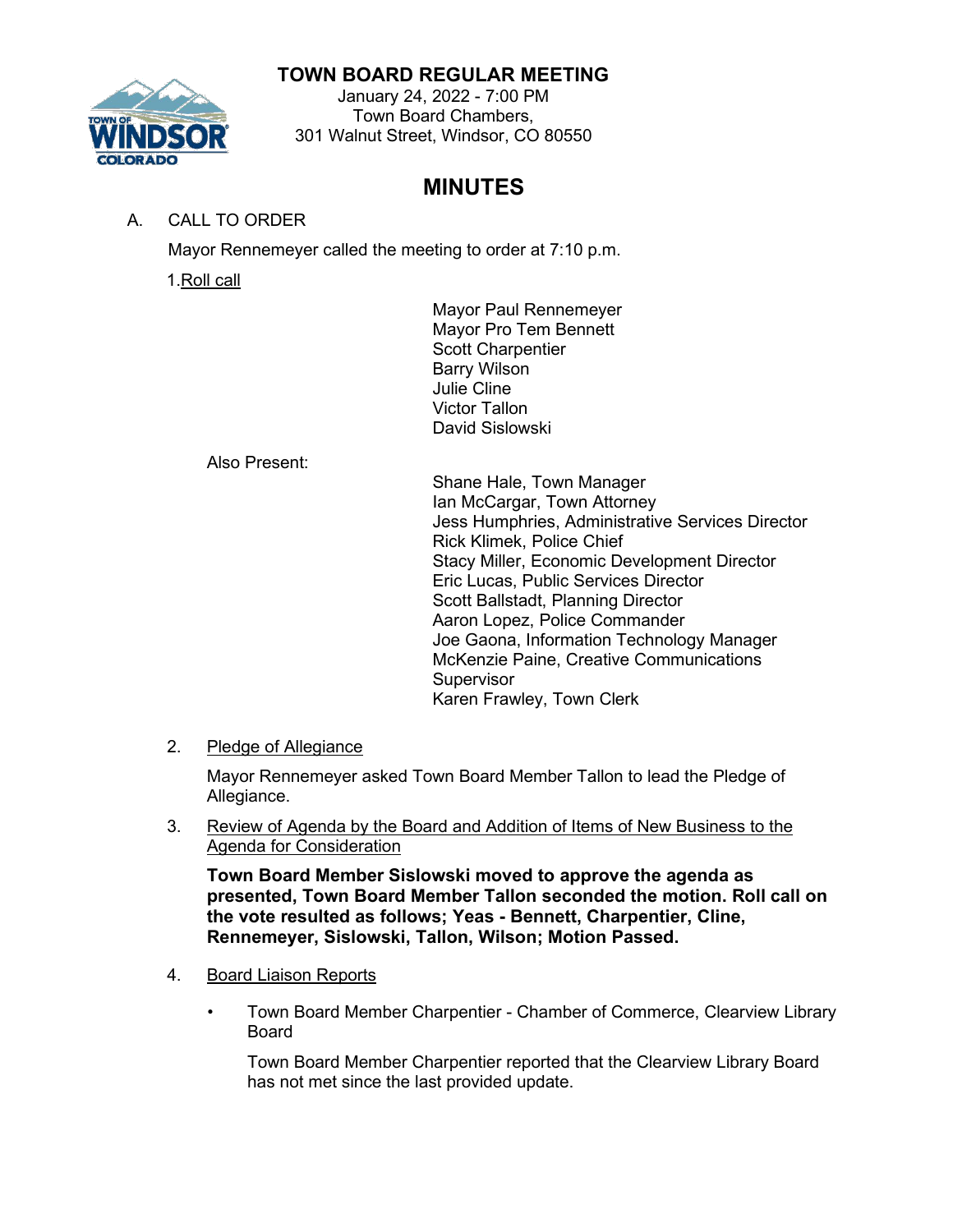Town Board Member Charpentier reported that the Chamber of Commerce has ended 2021 with more members than ever before, and more ribbon cuttings than any previous year. The Chamber renewed Michelle Vance's contract for the upcoming year. Financials for 2021 ended in the black.

• Town Board Member Wilson - Planning Commission, Larimer County Behavioral Health Policy Council

Town Board Member Wilson reported that neither board has met since the last provided update.

• Mayor Pro Tem Bennett – Water and Sewer Board, 34, and I-25 Coalition's, Windsor Arts Commission

Mayor Pro Tem Bennett reported that the Water and Sewer Board has been reviewing the drought management plan.

Mayor Pro Tem Bennett reported that the 34 Coalition is only meeting once a quarter and has not met since the last provided update.

Mayor Pro Tem Bennett reported that the I-25 Coalition will meet next week and will have an update to provide at the next meeting.

Mayor Pro Tem Bennett reported that the Windsor Arts Commission is continuing to work on its by-laws and is doing an excellent job of working through policies and procedures and financials for the Arts Commission.

• Town Board Member Cline – Tree Board, Poudre River Trail Corridor Authority, Historic Preservation Commission

Town Board Member Cline reported that the Tree Board has not met since the last provided update.

Town Board Member Cline reported that the Historical Preservation Commission met while in quarantine, so no update to provide at this time.

Town Board Member Cline reported that the Poudre River Trail Corridor Authority met with the executive search committee and there are four candidates that were selected for a preliminary interview for the executive director opening.

• Town Board Member Tallon - Parks, Recreation and Culture Advisory Board, Great Western Trail Authority

Town Board Member Tallon reported that neither board has met since the last provided update.

• Town Board Member Sislowski - Windsor Housing Authority, Windsor Severance Fire District

Town Board Member Sislowski reported that the Windsor Housing Authority looked at their 2021 Financials with the year ending as anticipated. There were a few higher expenses on the ADA remodeling expenses that must be made to various units. There was some revenue loss due to solar panels.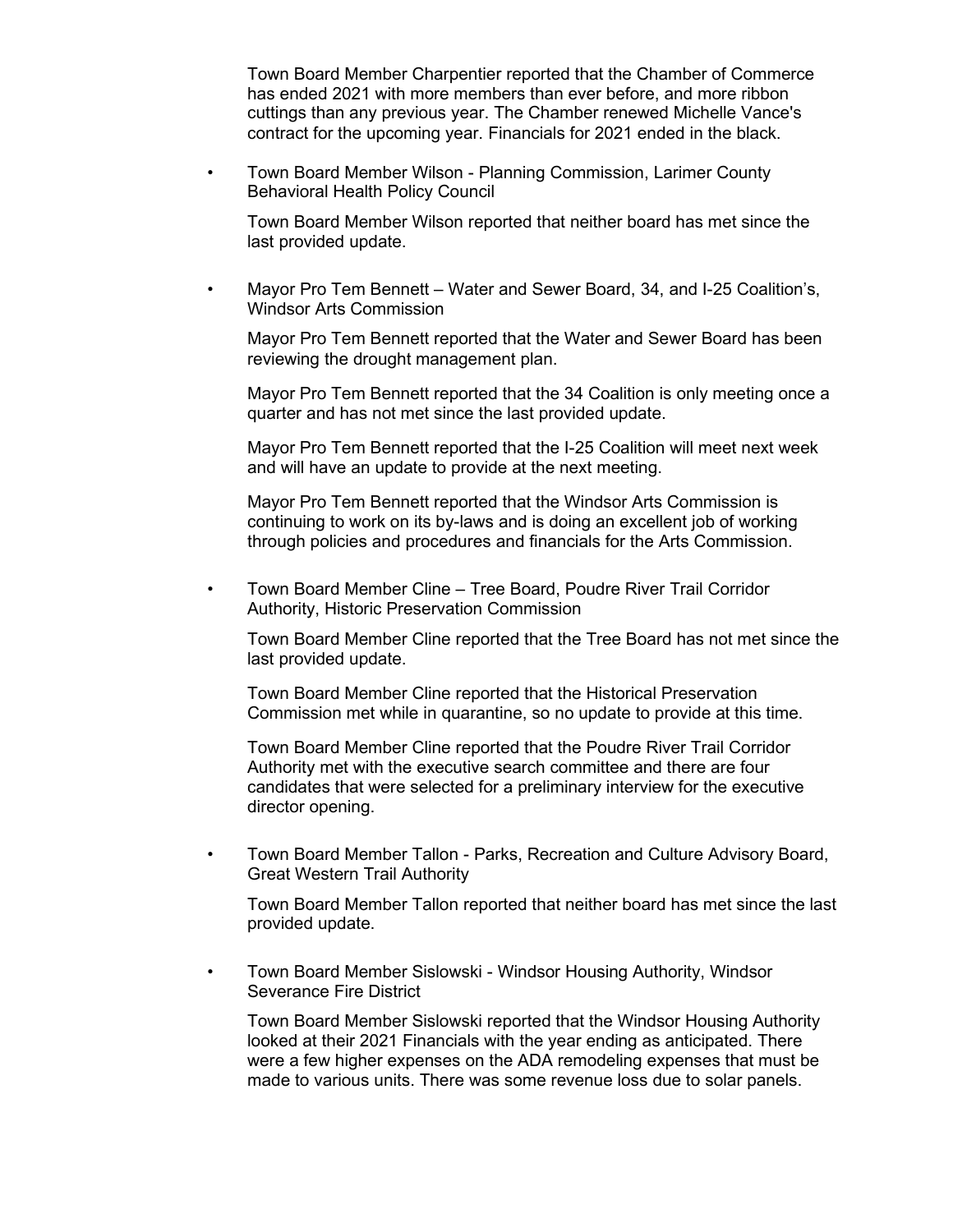Town Board Member Sislowski reported that Windsor Severance Fire District looked at the final year to date for 2021 revenues were over budget by a little over a half-million dollars and expenses were under budget by a little over a half-million dollars. On the new facility, it has come to the attention that part of their parking apron will be in the shade during winter months and will look at upgrading to a heating system to keep ice from forming. There are some issues with obtaining fleet at this time.

• Mayor Rennemeyer - Downtown Development Authority, North Front Range MPO

Mayor Rennemeyer reported that there has not been a meeting for the North Front Range MPO since the last provided update.

Mayor Rennemeyer reported that the Downtown Development Authority has a State façade grant program for updating the face of buildings. There are three businesses who will be receiving grants this year. The light poles in the through lots are expected to come in next week.

5. Public Invited to be Heard

Mayor Rennemeyer opened the meeting up for public comment, to which there was none.

- B. CONSENT CALENDAR
	- 1. Minutes of the January 10, 2022 Town Board Regular Meeting K. Frawley, Town Clerk
	- 2. Boards and Commissions Appointment K. Frawley, Town Clerk During the week of January 18th, Mayor Rennemeyer and Mayor Pro Tem Bennett conducted Board and Commissions interviews for vacant seats on the Downtown Development Authority and the Tree Board. The following individuals are being recommended for appointment.

Downtown Development Authority: Andrew Higa - Term expiring June 2024

Tree Board: John Brown - Term expiring September 2024

3. Resolution No. 2022 - 02 A Resolution Approving Submission of an Application by the Town of Windsor Police Department for a Peace Officer Mental Health Support Grant from the Colorado Department of Local Affairs - A. Lopez, Police **Commander** 

The Town Board approved an identical request to apply for a state grant in support of supplementary funding for the WPD peer support program. Consent is being sought to apply for similar funding for 2022.

4. Resolution No. 2022 - 03 A Resolution Approving the Inclusion of Sworn Police Officers as Full Participants in the Statewide Fire and Police Pension Association Defined Benefit Pension Plan - A. Lopez, Police Commander In 2021, the Police and Human Resources Departments conducted a review of the Police Pension Plan provided FPPA (Fire and Police Pension Association).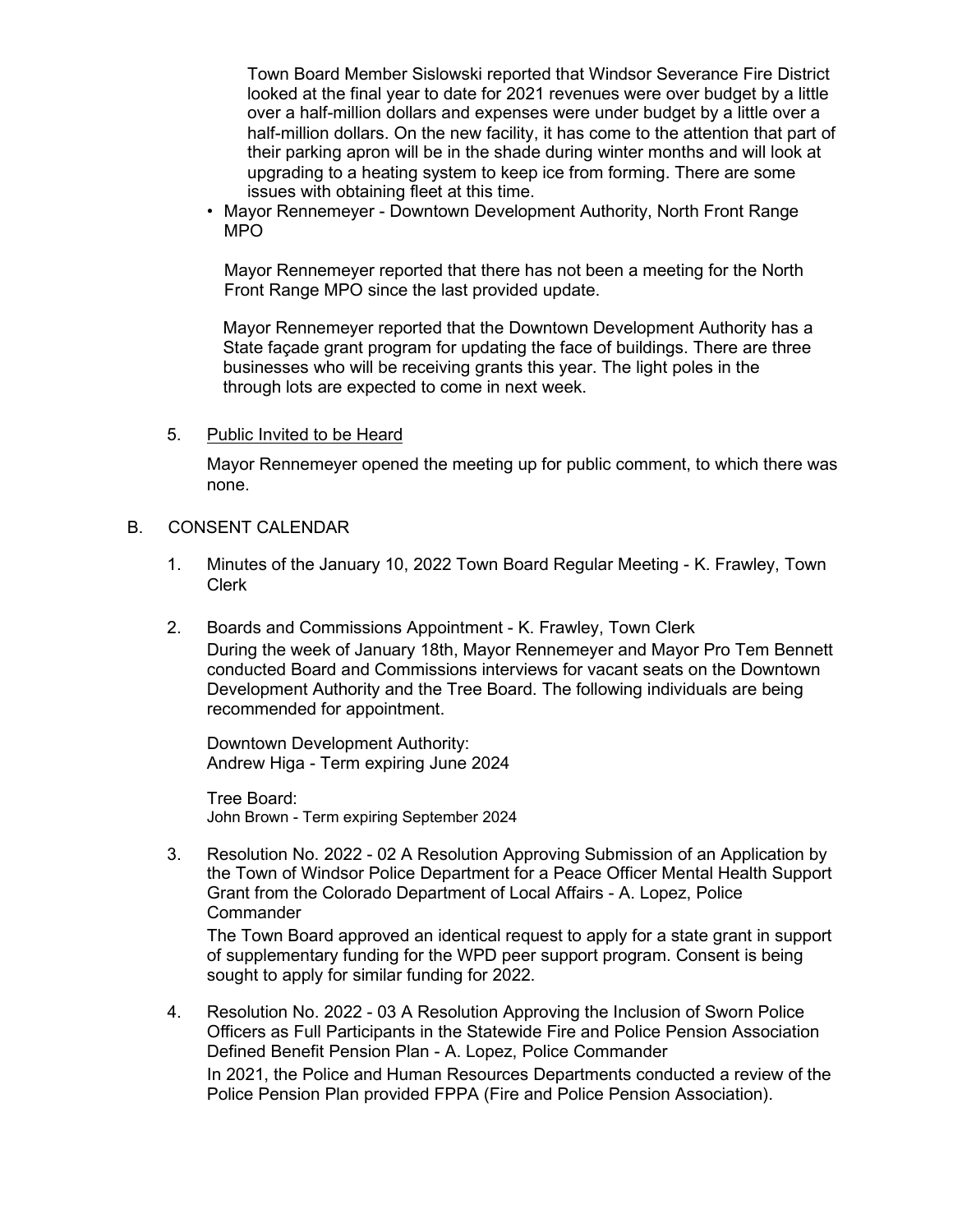Included with this research were surveys of staff as well as information sessions which were made available to all members. Following this process, a recommendation was made to transition from the FPPA Social Security Supplement Plan to the FPPA Statewide Defined Benefit Plan. The final proposal was presented to the Board during a previous meeting and requires Board action for implementation.

5. Report of Bills December 2021 - D. Moyer, Finance Director

**Town Board Member Tallon moved to approve the consent calendar as presented, Board Member Cline seconded the motion. Roll call on the vote resulted as follows; Yeas - Bennett, Charpentier, Cline, Rennemeyer, Sislowski, Tallon, Wilson; Motion Passed.**

- C. BOARD ACTION
	- 1. Ordinance No. 2022-1642 Amending Certain Portions of Article II, Chapter 18 of the Windsor Municipal Code Concerning Amendments to the International Residential Code Modifying Fire Protection of Floors

The Town adopted the 2018 International Codes with amendments on October 1, 2019. In these amendments were modifications to the International Residential Code (IRC), section R302.13 Fire Protection of floors to align with the same amendments that Larimer County, City of Loveland and City of Fort Collins adopted. The intention was to have a consistent standard for the builders/contractors to make the transition from jurisdiction to jurisdiction simple, with minimal amendment changes.

Mayor Rennemeyer opened the meeting up for public comment., to which there was none.

**Town Board Member Sislowski moved to approve Ordinance No. 2022- 1642, Mayor Pro Tem Bennett seconded the motion. Roll call on the vote resulted as follows; Yeas - Bennett, Charpentier, Cline, Rennemeyer, Sislowski, Tallon, Wilson; Motion Passed.**

#### D. COMMUNICATIONS

1. Communications from Town Attorney

Per Mr. McCargar, there are two executive sessions on the agenda, and will need both read into the motion.

2. Communications from Town Staff

Per Ms. Frawley, the petition cycle is complete and have two valid petitions submitted for District 2, two valid petitions submitted for District 4, and one valid petition submitted for District 6.

- a. Financial Report November 2021
- b. Windsor Police Department December 2021 Statistical Report
- 3. Communications from Town Manager

Per Mr. Hale, nothing to add at this time.